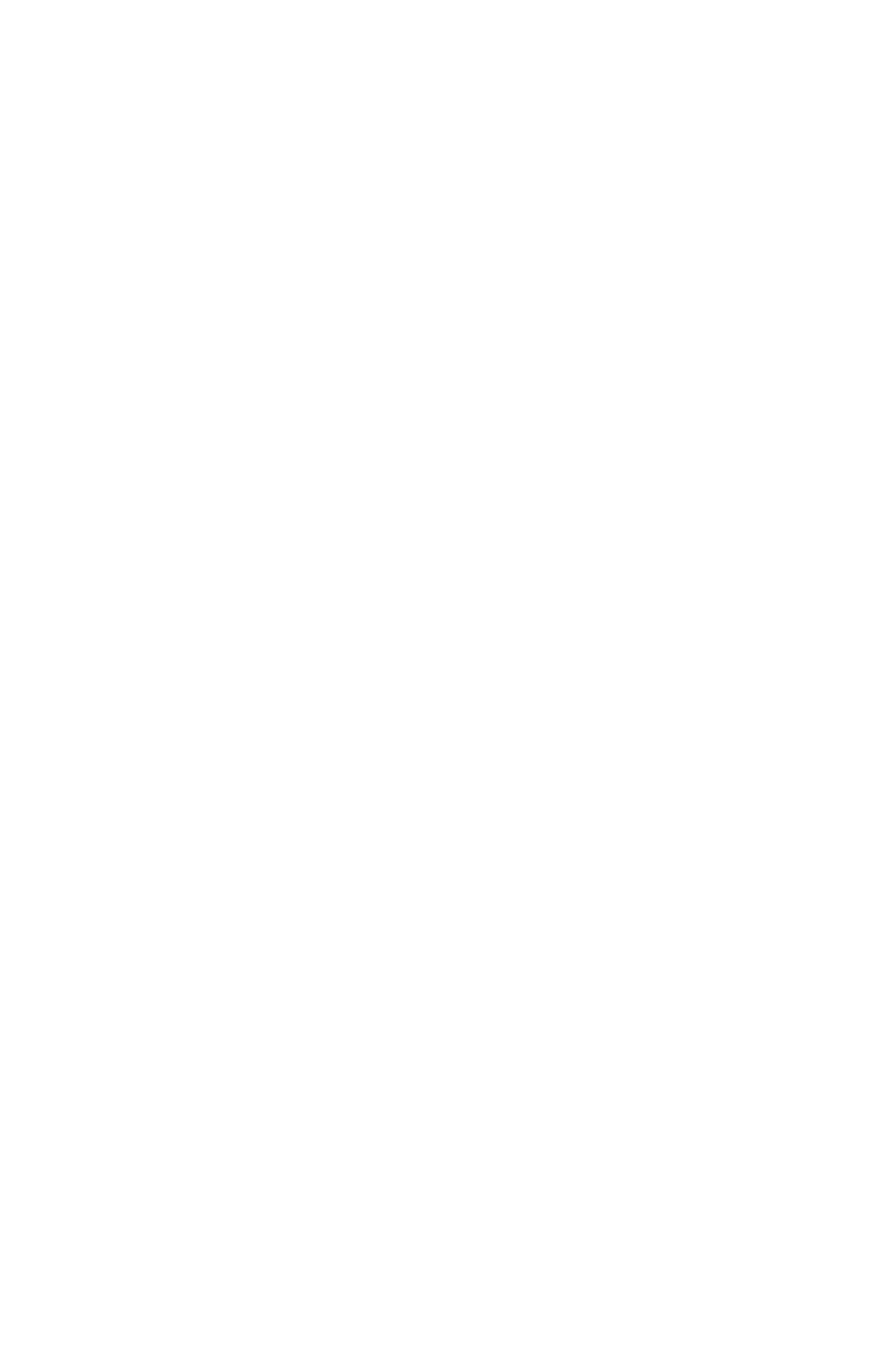## Contents

| Sights and Signs of Postsocialist Urbanism in Eurasia:<br>Tsypylma Darieva and Wolfgang Kaschuba                            |
|-----------------------------------------------------------------------------------------------------------------------------|
| Part I: Contours and Places                                                                                                 |
| Grandeur and Decay of the »Soviet Byzantium«:<br>Spaces, Peoples and Memories of Tashkent, Uzbekistan33<br>Artyom Kosmarski |
| The Second City as the First City:<br>The Development of Gyumri from an Anthropological Perspective57<br>Gayane Shagoyan    |
| Tbilisi in City-Maps:<br>Madlen Pilz                                                                                        |
| Maiden Tower Goes International?<br>Melanie Krebs                                                                           |
| Yerevan Sacra: Old and New Sacred Centers in the Urban Space131<br>Levon Abrahamian                                         |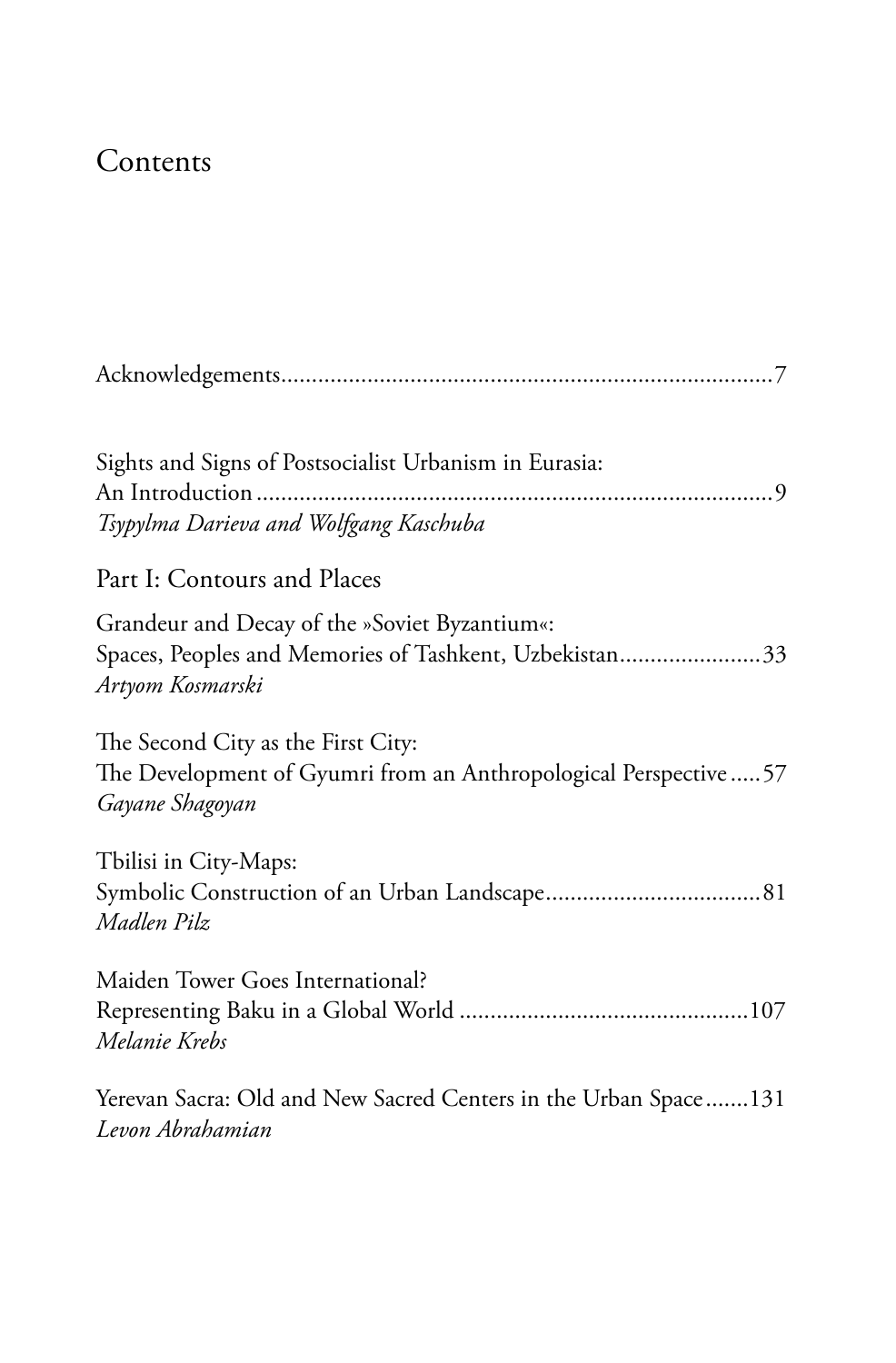| A »Remarkable Gift« in a Postcolonial City:<br>The Past and Present of the Baku Promenade 153                                                             |
|-----------------------------------------------------------------------------------------------------------------------------------------------------------|
| Tsypylma Darieva                                                                                                                                          |
| Part II: Places and Voices                                                                                                                                |
| Every City Has the Flea Market it Deserves:<br>The Phenomenon of Urban Flea Markets in St. Petersburg181<br>Oleg Pachenkov                                |
| Why are the Dolls Laughing?<br>Tbilisi between Intelligentsia Culture and Socialist Labor 207<br>Zaza Shatirishvili and Paul Manning                      |
| Between the Center of Jazz and the Capital of Muslim<br>Culture: Insights into Baku's Public and Everyday Life227<br>Sergey Rumyansev and Sevil Huseynova |
| Shorena Gabunia                                                                                                                                           |
| The Exoticism and Eroticism of the City:<br>Paul Manning and Zaza Shatirishvili                                                                           |
| »Nested Globalization« in Osh, Kyrgyzstan:<br>Stefan B. Kirmse                                                                                            |
| Alaina Lemon                                                                                                                                              |
|                                                                                                                                                           |
|                                                                                                                                                           |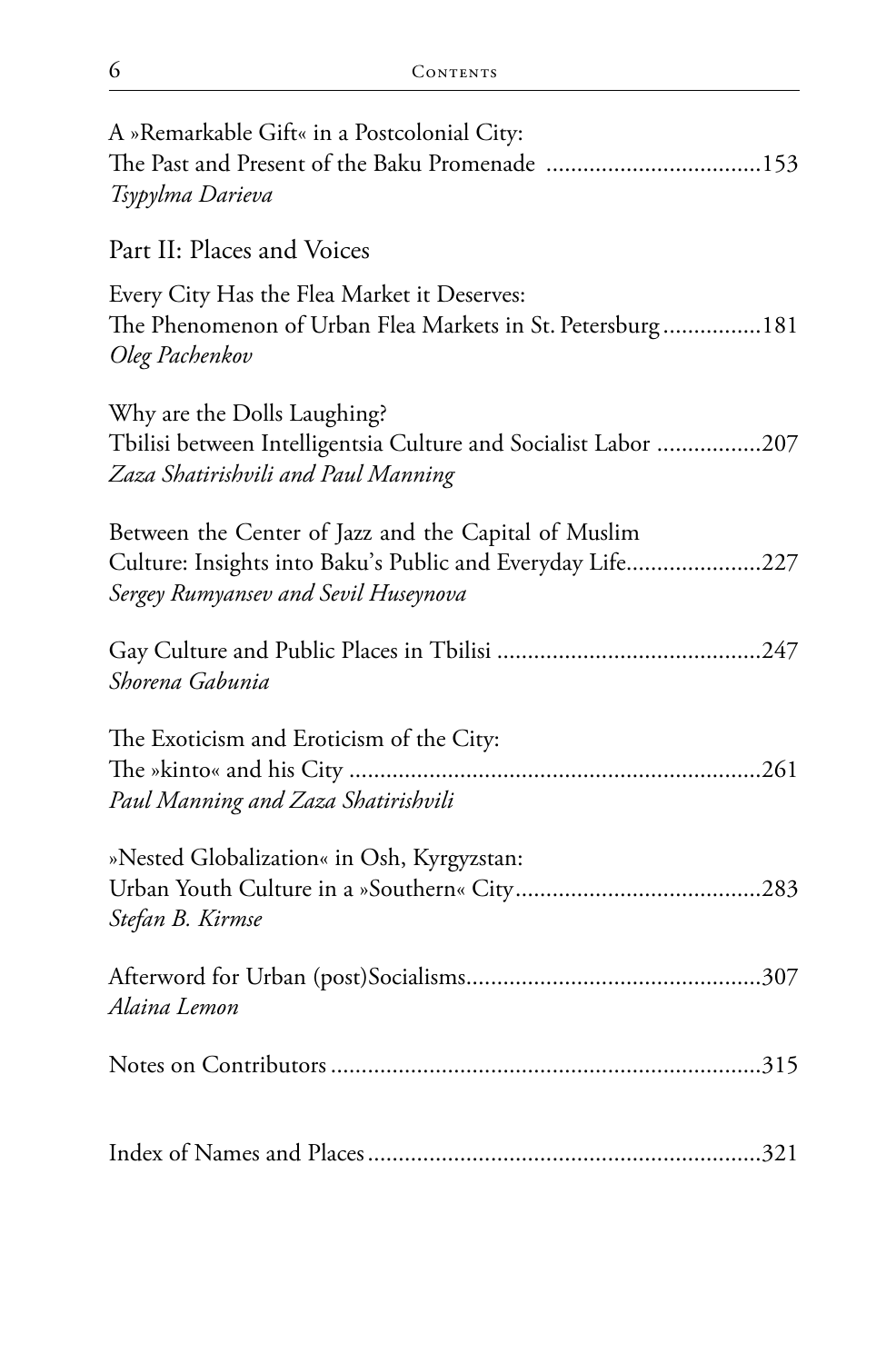## Sights and Signs of Postsocialist Urbanism in Eurasia: An Introduction

*Tsypylma Darieva and Wolfgang Kaschuba*

The interest in urban spaces in Eurasia and their transformation in this volume is no accident. In putting together eleven case studies of seven cities situated on the margins of the former Soviet Empire, we have focused on ethnographic studies of public places to explore continuities and discontinuities in the reconfiguration of urban landscapes and societies after socialism. The book offers fresh insights into changing physical contours, social aspects and meaningful imaginaries in different public spaces from Tashkent to Tbilisi, from St. Petersburg to Osh. Whereas the first part of the volume discusses physical and symbolic contours of the city, the second part addresses the social dimension of Eurasian urbanism and voices heard in these places. Referring to the current fragile political stability as well as the privatization and globalization processes in a new geopolitical situation, the authors of this volume describe and analyze cultural and social meaning of contested public places. Some of them discuss the ways local urban memories and narratives of places are reflected in the voices of residents and subcultures, other contributors investigate the means by which ordinary residents appropriate public places beyond the mainstream paradigms and master narratives of the city image. These sights and signs of postsocialist urbanism are once again building a laboratory for new social distinctions and spatiality in the region where Europe meets Asia.

The recent literature on »spatial turn« and »place meaning« has significantly contributed to the theory of the spatial dimension of culture, sociality and the politics of locality, including the urban context<sup>1</sup>, but these concepts have rarely been discussed in the context of the (post)socialist

<sup>1</sup> Henri Lefebvre, *The Production of Space* (Oxford: Blackwell, 1991); Doreen Massey, »Places and Their Pasts«, in: *History Workshop Journal* 39 (1995), pp. 182-192; Setha M. Low, »Towards an Anthropological Theory of Space and Place«, in: *Semiotica* (2009), 175, pp. 21–37; Beate Binder, *Streitfall Stadtmitte. Der Berliner Schlossplatz* (Cologne: Boehlau, 2009).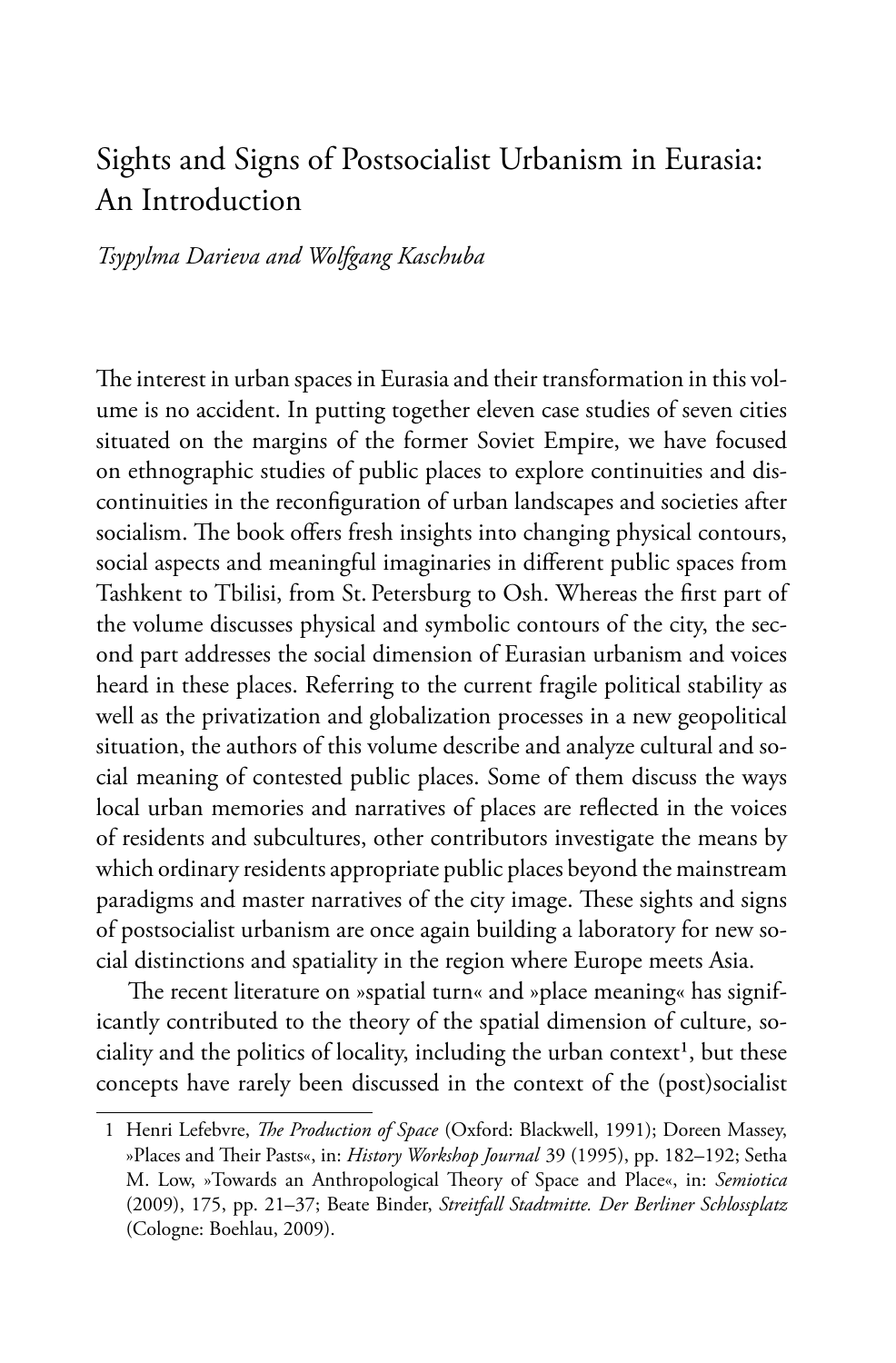city and its dramatic transformation. All of the cities (Baku, Gyumri, Osh, Tbilisi, Tashkent, Yerevan) in this volume, except St. Petersburg, are involved in their own specific way in the post-Soviet world as geographically and symbolically peripheral cities located on the southern margins of the former Moscow-Kremlin center. The spaces described here were previously subjects of the Soviet order, which often controlled them from the »center«, and became objects of localized reorganization and contested re-imagining for the future. Since obtaining independence, »first« (capital cities) and »second« cities in Central Asian and South Caucasian states have been actively engaged in the processes of »postcolonial« nationbuilding and globalization, as represented in public places, monuments, museums, advertisements, and cultural events. Whereas some recent historical and sociological works illuminated the spatial and cultural dimensions of urban transformations in Russian cities such as Moscow or St. Petersburg², the Eurasian cities of the South Caucasian and Central Asian areas have remained extremely under-researched despite occasional outbursts of geopolitical interest. The case of post-Soviet cities is largely terra incognita<sup>3</sup> and a study of postsocialist Eurasian urbanity has not yet really developed. This volume approaches this issue from the perspective of the study of public urban spaces.

<sup>2</sup> Blair Ruble, Money Sings. The Hanging Politics of Urban Space in post-Soviet Yaroslavl (Washington: Woodrow Wilson Center Press, 1995); Karl Schloegel, Frithjof Schenk and Markus Ackeret (Eds.), *Sankt Petersburg. Schauplätze einer Stadtgeschichte* (Frankfurt/New York: Campus, 2007); Karl Schloegel, *Moskau lesen. Die Stadt als Buch* (Berlin: Siedler, 2000); Monica Ruethers, *Moskau bauen von Lenin bis Chruščev. Öffentliche Räume zwischen Utopie, Terror und Alltag* (Wien: Boehlau, 2007); Thomas Boren, *Meeting-Places of Transformation: Urban Identity, Spatial Representations and Local Politics in post-Soviet St. Petersburg* (Stuttgart: Ibidem, 2010); Cordula Gdaniec (Ed.), *Cultural Diversity in Russian Cities. The Urban Landscape in the Post-Soviet Era* (New York: Berghahn Books, 2010).

<sup>3</sup> See Tsypylma Darieva and Wolgang Kaschuba (Eds.), *Representations on the Margins of Europe. Politics and Identities in the Baltic and South Caucasian States* (Frankfurt/Main: Campus, 2007); Thomas Borén and Michael Gentile, »Metropolitan Processes in Postcommunist States. An Introduction«, in: *Geografiska Annaler, Series B* 89 (2007), 2, pp. 95–110. The Russian journal *Antropologicheskii Forum* (Vol. 12, 2010) initiated a valuable discussion towards the present and future of urban studies in the former Soviet Union. See: http://anthropologie.kunstkamera.ru/06/2010\_12/, last accessed on July14th 2011).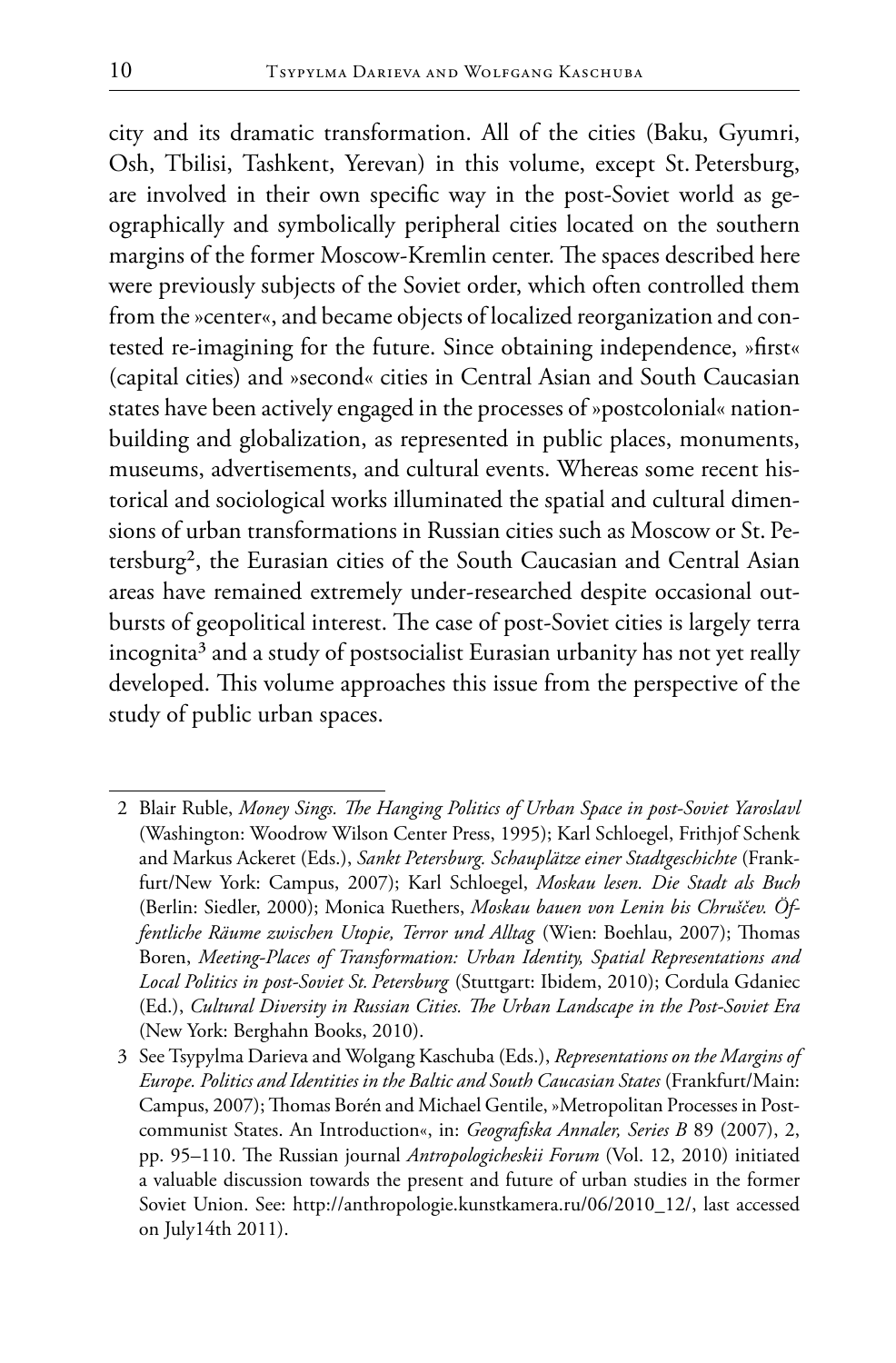Yet it is the marginality of Eurasian cities in both geography and disciplinary approaches that brings together and separates Europe and Asia. Two area studies disciplines, Slavic Studies and Central Asian/Middle East Studies, have staked out their claims to the region: the former because of the long-standing influence of the Russian Empire and the Soviet Union on the Caucasian and Central Asian societies; the latter because of the large proportion of Muslim populations and the no less considerable historical impact of Middle Eastern cultures and civilizations on the region.<sup>4</sup> Moreover, there is a remarkable diversity in local understandings of the cities' geopolitical orientations and their images, ranging from the sense of being a European city, expressed by referring to presocialist and socialist modernist master plans, and simultaneously being »marginalized« and »Asian« by referring to preserved traditional urbanism in opposition to the Russian colonial center. This process of hybrid and ambivalent belongings is reflected in current physical forms, surface designs, symbolic economies, local cultural interpretations and claims by users of public spaces. Cities like Tbilisi, Baku or Tashkent offer an exciting area for historical and empirical in-depth studies and a comparative analysis of emerging societies. The papers presented in this volume are initial steps in understanding the Eurasian urbanism and intensity of its change.<sup>5</sup>

In reference to Henri Lefebvre and Setha Low's approaches to exploring and analyzing urban spaces, this book addresses the question of the social production and construction of public places in the context of postsocialist urbanism as a way of life. Whereas political scientists, historians and linguists have extensively researched the transformation of socialist

<sup>4</sup> See Bruce Grant and Lale Yalcin-Heckmann (Eds.), *Caucasus Paradigms: Anthropologies, Histories and the Making of a World Area* (Münster: LIT Verlag, 2007) as well as Tsypylma Darieva and Viktor Voronkov, »Rethinking the South Caucasus. Introduction«, in: *Laboratorium. Russian Review of Social Research* 1 (2010), pp. 17–27.

<sup>5</sup> Among the few works on culture and history of Eurasian cities see Jeff Zahadeo, *Russian Colonial Society in Tashkent, 1865–1923* (Indiana University Press, 2007); Taline Ter Minassian, *Erevan. La construction d'une capitale à l'époque soviétique* (Rennes Cedex: Presses Universitaires de Rennes, 2007); Catherine Alexander, Viktor Buchli and Caroline Humphrey (Eds.), *Urban Life in Post-Soviet Asia* (London: Routledge, 2007); Kristof Van Assche, Jozeph Salukvadze and Nick Shavishvili (Eds.), *City Culture and City Planning in Tbilisi. Where Europe and Asia Meet* (Lewinston: The Edwin Mellen Press, 2009); Paul Stronky, *Tashkent: Forging a Soviet City, 1930–1966* (Pittsburgh: University of Pittsburgh Press, 2010).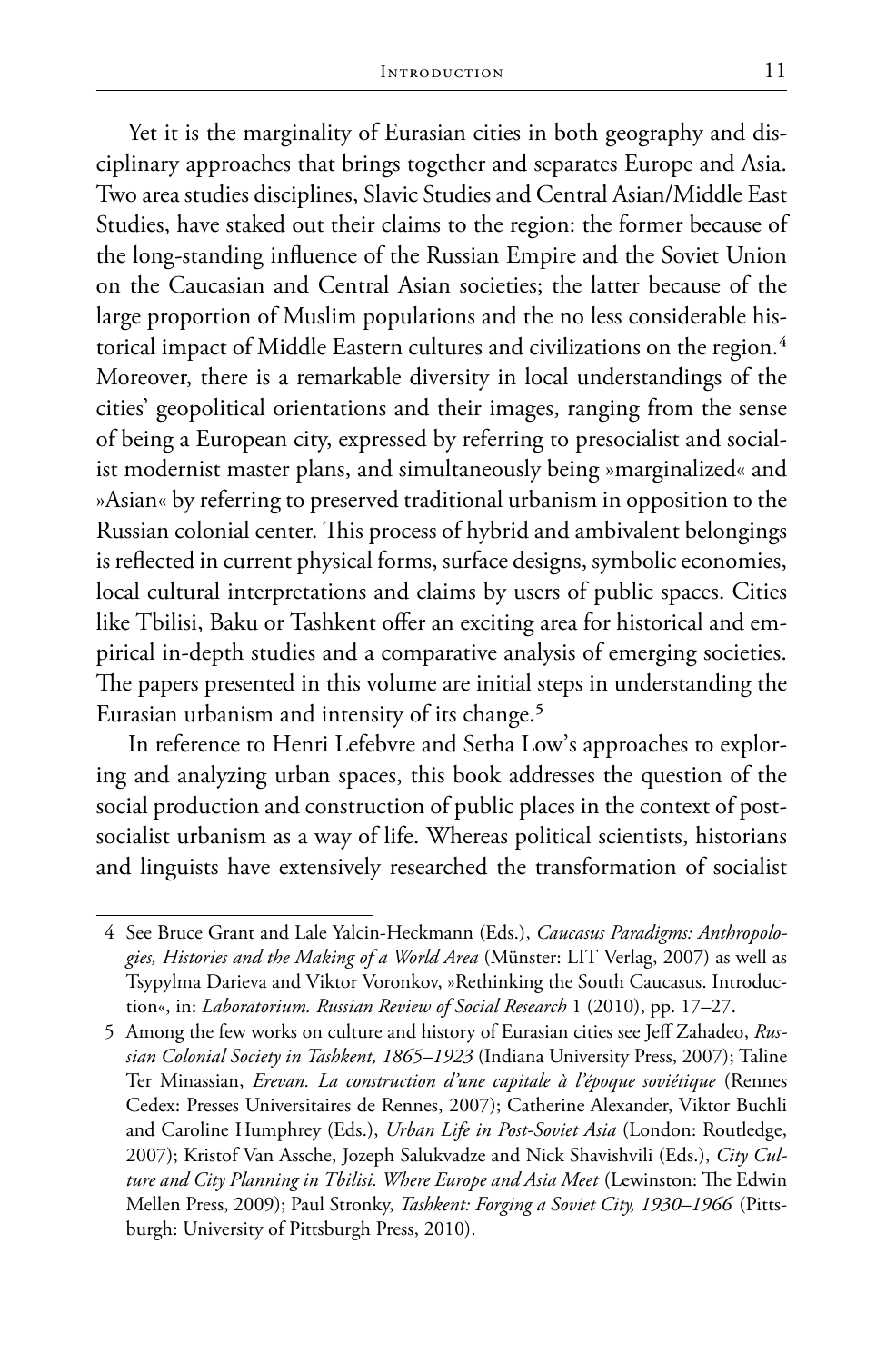urban spaces on a macro-level<sup>6</sup>, they have rarely focused on the rapidly changing politics and cultures of everyday life on the micro-level. One would be mistaken, however, to see these developments solely associated with the structural change and linear transition from the totalitarian to the democratic society and a radical break with the past.

Our aim is not to exoticize the meaning of remote places, but rather to identify the distinctiveness of urban spaces and common global trends in the process of spatializing urban culture and human experiences after socialism on the micro-level. Similar to Eastern Europe, we face in this part of the world a growing creativity and complexity of cultural representations of urban spaces on the one hand, and newly emerging hierarchies, inequality and social exclusion, on the other hand. The questions are: How are new urban identities in Eurasia, including city symbols and place brands, represented, managed and appropriated by different social groups? How do people transform and reinterpret urban space into their own places beyond the perspectives of grand narratives?

The meaning of urban spaces

We have chosen to use the metaphor of »(post)socialist urbanism« to designate a dynamic of peculiar and near-universal change occurring in the process of the reconfiguration of urban spaces by local authorities, the influence of global trends and flows, and the ways ordinary people respond to this change. Whereas the city as a venue for popular activity deserves our attention as much as or more than the state in Eurasia, we emphasize that »place remains fundamental to the problems of membership in society«.<sup>7</sup>

<sup>6</sup> Sasha Tsenkova and Zorica Nedovic-Budic (Eds.), *The Urban Mosaic of Postsocialist Europe. Space, Institutions and Policy* (Heidelberg: Springer, 2006); Kiril Stanilov (Ed.), *e postsocialist City. Urban Form and Spatial Transformation in Central and Eastern Europe after Socialism* (Dordrecht: Springler, 2010).

<sup>7</sup> James Holsten and Arjun Appadurai, »Introduction: Cities and Citizenship«, in: *Cities and Citizenship*, ed. by James Holsten (Durham: Duke University, 1993), pp. 1–20; Warren Magnesson, *The Search for Political Space: Globalization, Social Movements, and the Urban Political Experience* (Toronto: University Toronto Press, 1996), in particular p. 16.